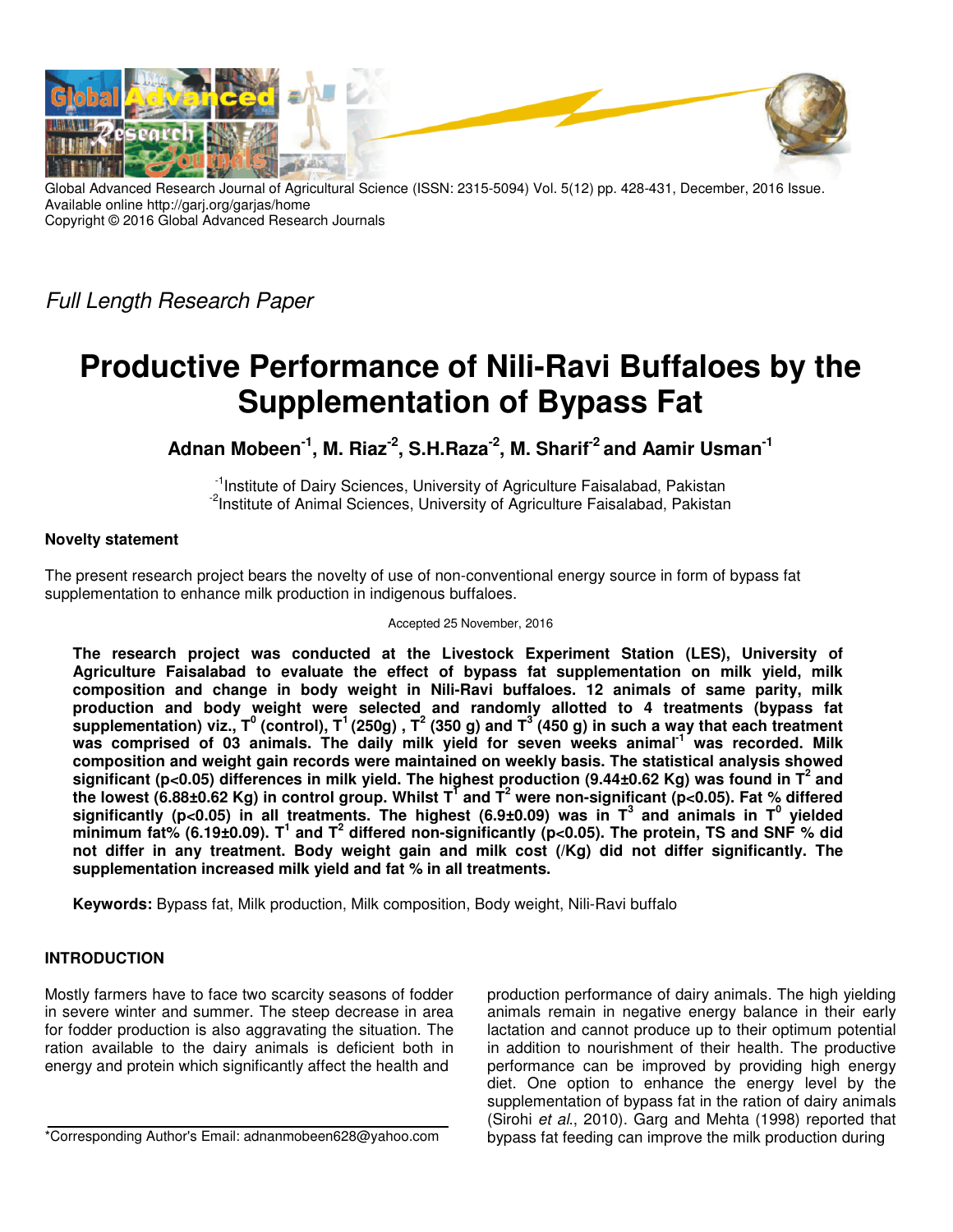the first quarter of the milking period, when feed intake is the lowest. Naik (2013) observed that in high yielding dairy animals the supplementation of bypass fat was so much effective for increasing energy density of the feedstuff. No negative effect of bypass fat on rumen fermentation, dry matter intake and digestibility was observed. The body condition up gradation, enhanced yield and improvement in reproductive efficiency result of bypass fat supplementation. Bypass fat feeding to dairy animals gave an extra profit both in term of production and reproductive health of dairy animals.

Overton (1999) accentuated that to decrease the negative energy balance and calving interval; feeding of high energy diet and proper feeding management in early lactation and in transition period remained helpful. High quality feed also helped in maintenance of rumen health, improved synthesis of microbial protein and it also provided the rich energy source for dairy cows.

Buffalo is the major contributor in national milk production with the contribution of more than 60% to the total milk supply in Pakistan (Economic Survey, 2015). Buffaloes take less time to adjust to changes in the diet composition as compare to cow.So this research was planned to evaluate the effect of bypass fat supplementation on milk yield, composition of milk and any change in body weight in Nili-Ravi buffaloes.

## **MATERIAL AND METHODS**

**Experimental animals:** The trial was conducted at the Livestock Experiment Station, University of Agriculture Faisalabad. Twelve lactating Nili-Ravi buffaloes having almost same lactation and milk production level were divided randomly into four equal groups  $(T^0, T^1, T^2$  and  $T^3)$ in such a way that each group had same number of animals and similar overall milk production. The precautionary measures were taken in term of vaccination and deworming. The experimental animals were managed in individual stalls under similar climatic conditions of the same shed.

**Feeding management and treatments:** Green fodder base rations as per schedule of the farm was offered ad libitum in twice a day feeding frequency or two hour before every milking. Fresh drinking water was offered ad libitum thrice a day. Concentrate was offered  $\omega$  3kg day<sup>-1</sup>animal<sup>-1</sup> twice a day. An energy supplement with calcium salt of long chain fatty acids was used as bypass fat and offered by mixing in the supplements as per treatment designed for different groups for dairy animals. The bypass fat was supplemented in group  $T^1$  @ 250 g day<sup>-1</sup>animal<sup>-1</sup>, group  $T^2$  $@$  350 g day<sup>-1</sup>animal<sup>-1</sup> and in group T $^3$  @ 450 g day<br><sup>1</sup>animal<sup>-1</sup>. Animals of group T<sup>0</sup> was taken as control (without bypass fat) as per described in Table 1.

**Data collection and sampling:** The experimental animals were weighed before the trial and thereafter

weekly basis for the performance of body condition of animals on bypass fat supplementation.The data for daily milk production was collected in twice milking per day both in the morning (4.30 am) and evening (4.30pm) milking. Composite milk samples (250ml) each of the animal were collected for analysis in the dairy laboratory, Institute of Dairy Sciences.

**Milk composition and approximate analysis:**  Approximate analysis of the supplements was determined by (AOAC. 2005). Milk fat and protein were determined by Gerber method (Aggarwala and Sharma, 1961) and Kjeldahl method (Davide, 1977), respectively. Total solids (TS) and solid not fat (SNF) were calculated according to Fleischmann's formula.

**Statistical analysis:** Data generated for milk production and milk composition for protein, fat, solid not fat (SNF) & total solid (TS) and body weight for seven weeks was analyzed statistically under completely Randomized Design using computer software MINITAB (2000, version 17.0) and the significance of means was compared using the Tuckey's test to draw the valid conclusion at certain significance level.

## **RESULTS**

**Milk Production, milk composition and change in body weight:** The analysis of data showed a significant (P<0.05) improvements in milk production (Table 2). The highest  $(9.44\pm0.62$  Kg) milk production was observed in  $T^2$  and the lowest in  $T^0$  (6.88±0.62 Kg) treatment. Whilst milk production was found  $(9.33\pm0.62 \text{ Kg})$  and  $(7.86\pm0.62 \text{ Kg})$ in  $T^1$  and  $T^3$  respectively. The butter fat % also differed significantly (p<0.05). T<sup>3</sup> showed the highest fat % whilst control group showed the lowest fat % (Table 2). The sold not fat (SNF), total solids (TS) and protein did not differ significantly (p<0.05). Their average values are given in table 2.

**Milk cost:** The cost per kg milk produced in differed groups varied significantly (Table 3). The highest cost (Rs. 45.20 $\pm$ 2.80) was revealed in group  $T^3$  whilst the lowest was found in animals on  $T^2$  where 350g supplement was offered. The highest feeding cost was observed in group 4 (Rs.356.00) and lowest in control group (Rs.280.00). The milk cost between  $T^2$  and  $T^1$  did not differed significantly.

**Body weight gain:** The data on body gain revealed that on an average body weight ranged from 65.68±6.02 to 73.22±6.02 (Kg) during the experimental period (Table 3) and did not differ significantly in any treatment (p<0.05).

## **DISCUSSION**

**Milk production:** Average increase in milk production (in Kg) animal<sup>-1</sup>day<sup>-1</sup> with the supplementation of bypass fat was improved (P<0.05) significantly in  $T^1$  (9.33±0.62) and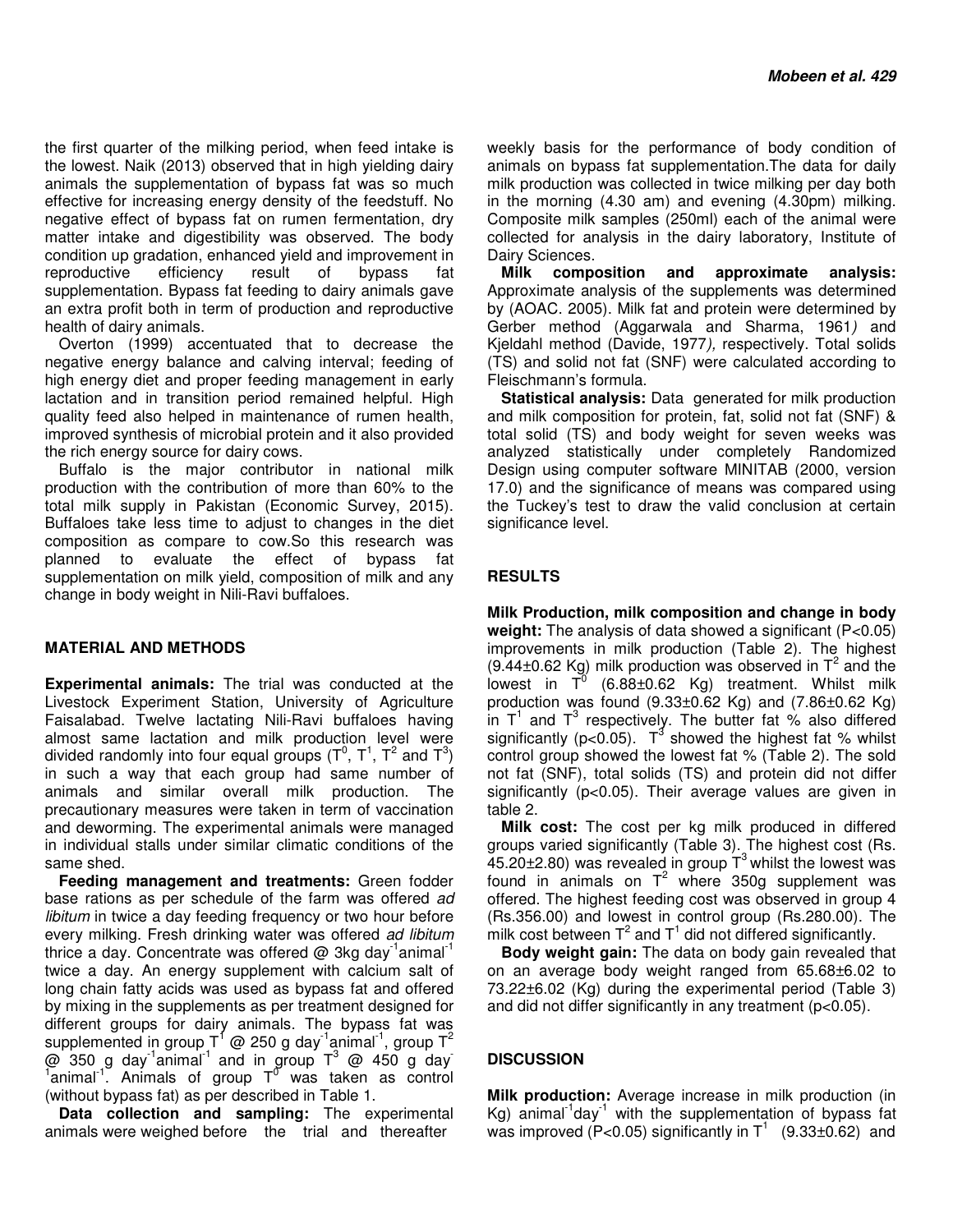| <b>Nutrients</b>     |       |       | тz    | ÷۶    |  |
|----------------------|-------|-------|-------|-------|--|
| Dry matter $(\%)$    | 85.56 | 87.96 | 90.06 | 92.06 |  |
| Crude protein (%)    | 18.5  | 17.23 | 15.31 | 15.17 |  |
| Crude fiber (%)      | 5.2   | 4.7   | 4.4   | 4.1   |  |
| Ether extract $(\%)$ | 3.4   | 4.3   | 5.1   | 5.7   |  |
| Ash (%)              | 5.17  | 6.12  | 7.43  | 8.25  |  |

#### **Table 1: Proximate analysis of the supplements offered to animals in various groups**

**Table 2: Effect of by-pass fat on milk yield and composition on Nili-Ravi buffaloes** 

| <b>Parameter</b>             | Group 1                 | Group 2              | Group 3           | Group 4           |
|------------------------------|-------------------------|----------------------|-------------------|-------------------|
| Average Milk yield (kgday ') | $6.88 \pm 0.62^{\circ}$ | $9.33 \pm 0.62^a$    | $9.44 \pm 0.62^a$ | $7.86 \pm 0.62^b$ |
| Average Fat (%)              | $6.19 \pm 0.09^b$       | $6.46 \pm 0.09^{ab}$ | $6.65 \pm 0.09^a$ | $6.90 \pm 0.09^a$ |
| Average Protein (%)          | $5.21 \pm 0.30$         | $5.24 \pm 0.30$      | $5.72 \pm 0.30$   | $5.40 \pm 0.30$   |
| Average SNF (%)              | $10.20 \pm 0.55$        | 10.17±0.55           | $9.71 \pm 0.55$   | $10.43 \pm 0.55$  |
| Average Total solids (%)     | 16.40±0.58              | 16.63±0.58           | 16.37±0.58        | 17.33±0.58        |
| Average Weight gain(kg)      | 65.68±6.02              | 66.52±6.02           | 68.12±6.02        | 73.22±6.02        |

Mean ± standard deviation. Values in same rows, sharing same letters differ non-significantly (P>0.05)

| Table 3: Effect of by-pass fat on milk cost at different levels of supplementation and weight gain |  |  |
|----------------------------------------------------------------------------------------------------|--|--|
|                                                                                                    |  |  |

| <b>Parameter</b>             | Group 1                  | Group 2                       | Group 3           | Group 4           |
|------------------------------|--------------------------|-------------------------------|-------------------|-------------------|
| Feed cost Rs./day            | 285.00                   | 335.00                        | 340.00            | 375.00            |
| Milk yield $(kq \,day^{-1})$ | $6.688 \pm 0.62^{\circ}$ | $9.33{\pm}0.062^{\mathrm{a}}$ | $9.44 \pm 0.62^a$ | $7.86 \pm 0.62^b$ |
| Milk Value (Rs./d)           | $550+42.8^{b}$           | 716±42.8 <sup>ab</sup>        | $836. \pm 0.53^a$ | $610 \pm 0.53^b$  |
| Milk cost (Rs./Kg)           | $41.15 \pm 2.80$         | $34.91 \pm 2.80^{ab}$         | $34.91 \pm 2.80$  | 45.20+2.80        |
| Average Wt. gain (Kg)        | 65.68±6.02               | 66.52±6.02                    | 68.12±6.02        | 73.22±6.02        |

Mean ± standard deviation. Values in same rows, sharing same letters differ non-significantly (P>0.05)

 $T^2$  (9.44±0.62) as compared to  $T^0$  (6.88±0.62) and  $T^3$ (7.86±0.62). By the supplementation of different levels of bypass fat it was concluded that group  $T^1$  and  $T^2$  showed significant (P<0.05) results with other treatments but differed non-significantly with each other. In group  $T^3$  (450 g bypass fat) milk production was decreased (P<0.05) significantly as compared to the  $T^1$  and  $T^2$ . Hammon et al. (2008) and Garg et al. (2012) work supported our results. Vahora et al. (2013) and Nawaz et al. (2007) concluded that there was significantly (P<0.01) increase in milk production and FCM (fat corrected milk) yield in group having bypass fat as compared to control group. Nasim et al. (2014) studied the effect of vegetable oil and rumen bypass fats with or without supplementing niacin in rations for buffaloes and revealed that oil and addition of by-pass fat increased milk fat and lactose concentration with or without using niacin compared to control. It was concluded that bypass fat or oil supplementation increased milk fat contents.

**Milk composition and change in body weight:** By the supplementation of bypass fat, there was a significant improvement in fat percentage in all the groups having different levels of bypass fat as compared to control group. The group  $T^1$  (6.46±0.09) had significantly (P<0.01) higher fat % than control (6.19±0.09). There was 4.17% increase in fat in T<sup>1</sup> than T<sup>0</sup>. The group T<sup>2</sup> (6.65±0.09) also had higher (P<0.01) fat % than  $T^1$  and  $T^0$ . There was 6.91% increase in fat% in  $T^2$  than control ( $T^0$ ) while there was 2.85% increase in fat% compared to  $T^1$ . The group  $T^3$  $(6.90\pm0.09)$  had highest fat % than T<sup>1</sup>, T<sup>2</sup> and T<sup>0</sup>. About 10.28% increase was observed in fat % in group  $T^3$  as compared to  $T^0$ . The supplemental effect of rumen inert fat (fat bypass) on fat yield was reported due to the profile and level of CaLCFA (Chouinard et al., 1998). This increase in fat % was also observed by Vahora et al. (2013) who concluded that milk fat yield and fat % improved due to the supplementation of bypass fat as compared to control. The